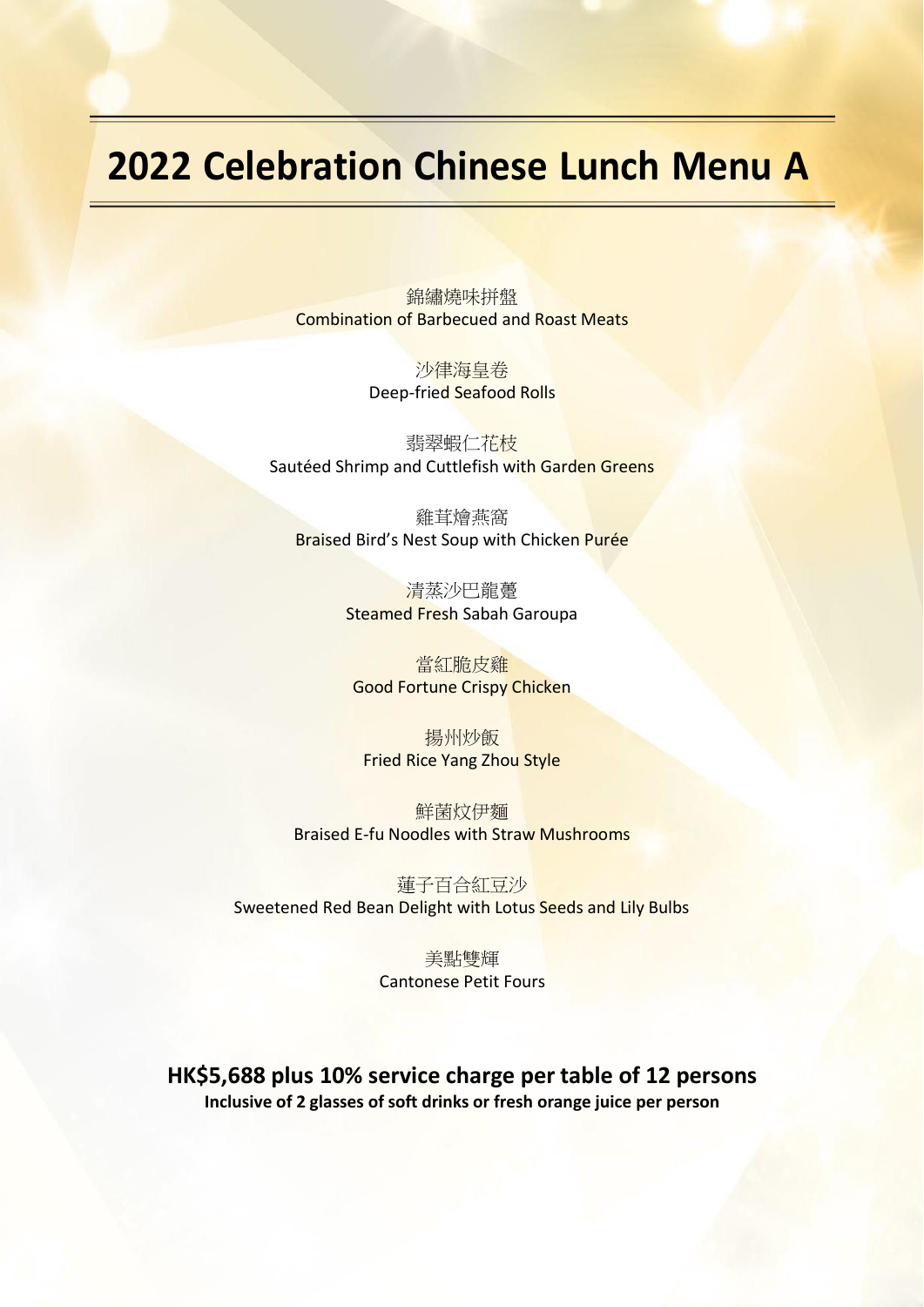## **2022 Celebration Chinese Lunch Menu B**

乳豬燒味拼盤 Assorted Barbecued Meat Combination

百花炸蝦丸 Deep-fried Almond-coated Shrimp Balls

翡翠花枝蝦仁 Sautéed Sliced Cuttlefish and Shrimps with Garden Greens

> 花膠瑤柱羹 Fish Maw Broth with Conpoy

清蒸大沙巴龍躉 Steamed Fresh Sabah Garoupa

當紅脆皮雞 Good Fortune Crispy Chicken

生炒牛崧飯 Fried Rice with Minced Beef

鮑汁薑蔥撈粗麵 Braised Noodles with Shredded Ginger and Spring Onion in Abalone Sauce

> 蓮子百合圓肉茶 Sweetened Soup with Lotus Seeds and Lily Bulbs

> > 美點雙輝 Cantonese Petit Fours

**HK\$6,688 plus 10% service charge per table of 12 persons Inclusive of 2 glasses of soft drinks or fresh orange juice per person**